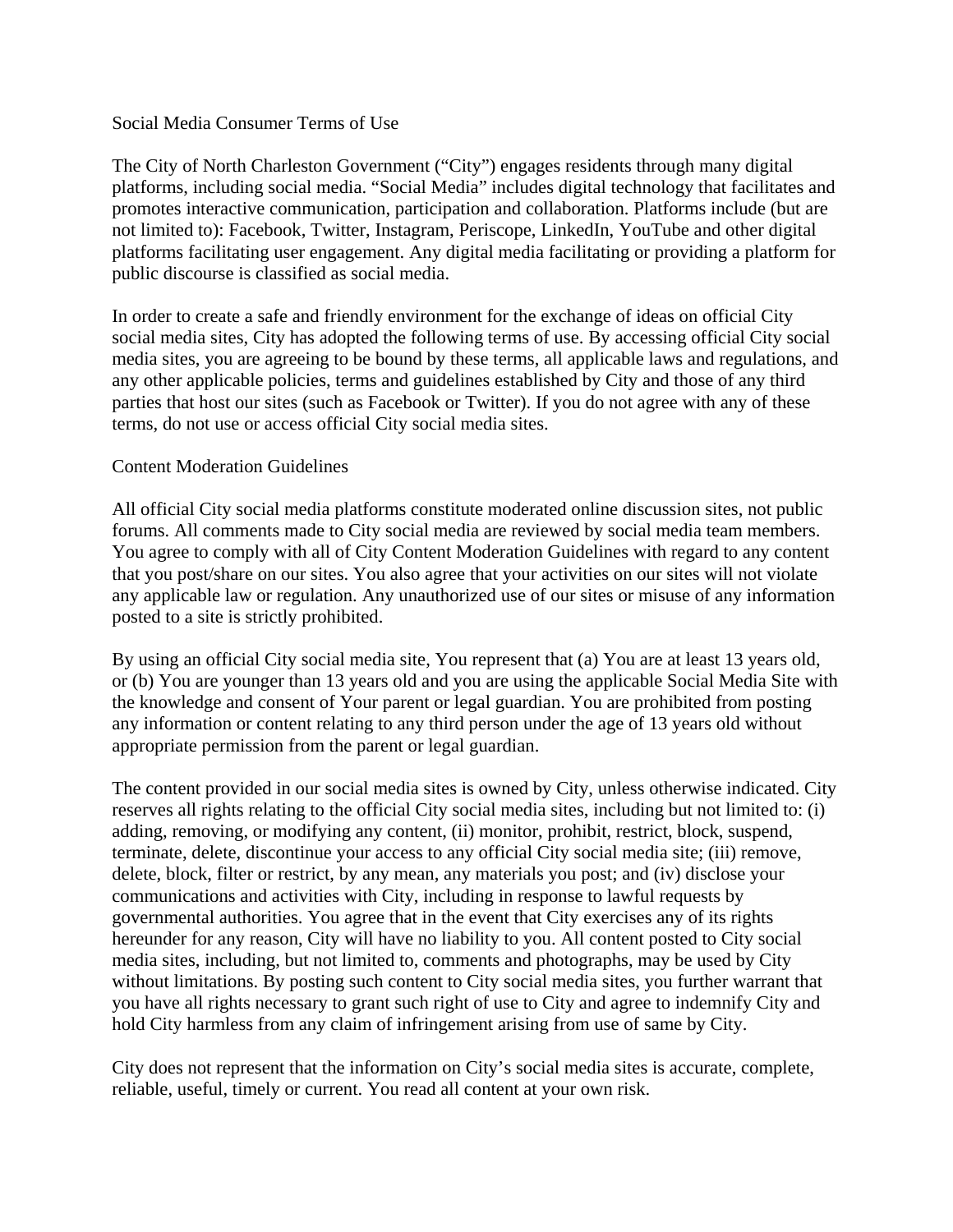A contribution may be removed if violating one of the removal considerations described below: • Content that is fraudulent, libelous, harassing, embarrassing, sexually explicit, profane, obscene, intimidating, defamatory or otherwise unlawful or inappropriate;

• Content that promotes or perpetuates discrimination on the basis of race, gender, color, religion, age, national origin, disability, creed, gender identity, or sexual orientation; • Content that targets any ethnic, racial, age or religious group, gender, sexual orientation, national origin, gender identity or disability status;

• Proprietary or confidential information (e.g., HIPAA protected information);

• Content that potentially infringes upon any intellectual property rights, including but not limited to, brand names, trade names, logos, copyrights or trade secrets of any person, business or place;

• Advertising/solicitation;

• Information that may compromise the safety or security of the public, City Government employees, or those in the care of City Government;

• Content that endorses illegal behavior or activity that violates any law or regulation;

• Content deemed to be off-topic or to disrupt the purposes of the site, its followers, and its sense of community and acceptance;

- Content posted by fake, impersonated or anonymous users; and
- Content posted in an attempt to transmit any material (by any means) that contains malware.
- Links to sites that might violate the above stipulations.

The list above is not exclusive and any comments that social media team members deem inappropriate shall be removed. If multiple incidences occur, the social media team may determine it is necessary to block the user from the account. These rules apply to any and all interaction with social media accounts, including but not limited to: comments, replies, messages, and tagging of accounts.

# City's Unsolicited Idea Submission Policy

City will not accept or consider unsolicited ideas, including ideas for new or improved processes or technologies, campaigns, promotions, etc. Please do not send any original materials, suggestions or other items. The sole purpose of this policy is to avoid potential misunderstandings or disputes when any City effort might seem similar to ideas submitted to City. If, despite our request not to send us your ideas, you still do, then regardless of what your communication states, the following terms shall apply to your idea submission:

You agree that: (a) your ideas are your own and you have the right to give them to City, (b) your ideas will automatically become the property of City, without compensation to you, (c) City can use the ideas for any purpose and in any way, and (d) any information you provide will be considered non-confidential.

Where applicable, content in which you tag City or use a City hashtag, you are giving permission to City to use that content without limitation.

Engagement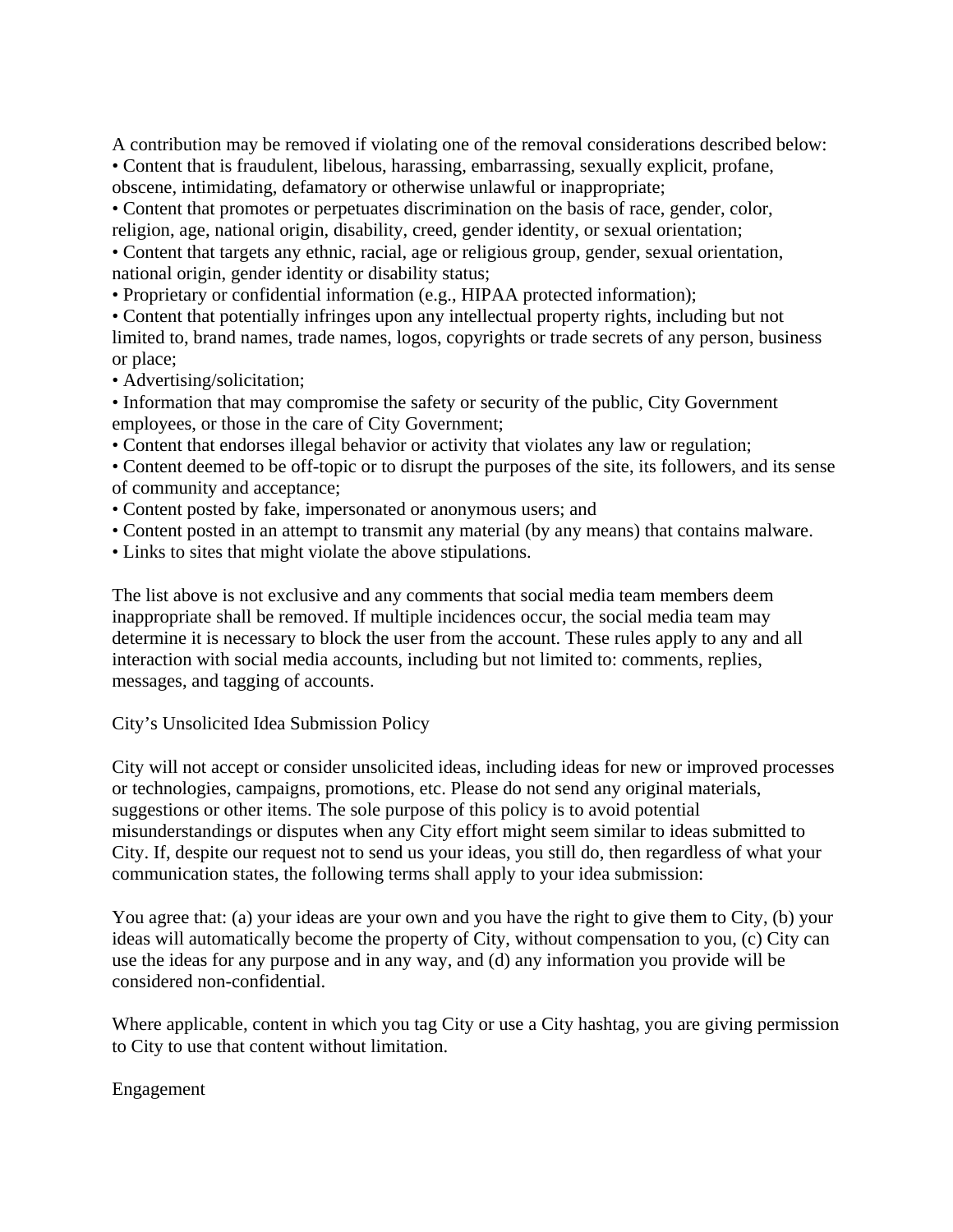While members of the social media team will strive to respond to user questions within a reasonable time frame, social media should not replace formal protocol for requesting customer service.

Social media platforms may not be monitored in real-time. Social media platforms should not be used for emergency communications requiring immediate response.

Communications made through email and messaging systems within social media channels will in no way constitute a legal or official notice or communication to City (or any official or employee of City) for any purpose. For example, a post, comment, Tweet, or Facebook IN-mail which asks City to provide public records will not be considered a public records request until it is sent through more traditional channels of communication such as mail, email, telephone or inperson request. Unless otherwise specified by the relevant Department, inquiries specific to a City project, program, service or decision should likewise be submitted directly to staff members of the appropriate Department by mail, email, telephone, or in person.

Statements, comments, views and opinions included in comment responses are strictly those of their authors and may not necessarily represent the opinions or policies of City.

Please keep in mind that City does not create, control, represent, or endorse any opinions or statements expressed by others within its social media sites, including those that Follow/Like City social media sites and those Followed/Liked by City and that any content posted by anyone other than City is the responsibility of the submitter and not City.

### Privacy & Security

City follows its Privacy and Security policy in regard to information collected via social media. Keep in mind if sharing personal information, that all correspondence via public post and private messages may be recorded and available for public reference.

Links posted in user comments are not verified by City and users shall use discretion when clicking on unverified content. City cannot attest to the security of any sites visited via external user-generated links. The inclusion of any link does not imply City's sponsorship, endorsement, affiliation, or approval of the clicked website. In the event you discover problems with or have concerns regarding the format, accuracy, timeliness or completeness of a linked external website, please contact the organization responsible for that website.

You expressly acknowledge that there are risks inherent in sending content over the internet and that you are responsible for any and all liabilities or losses relating to security, privacy, and confidentiality.

The Internet and Social Media Sites cannot be absolutely protected against intentional or malicious intrusion attempts. Links which take you out of our social media sites are not under the control of City, and City is not responsible for the terms and conditions, privacy policy, or content of any such site or any further links from such site.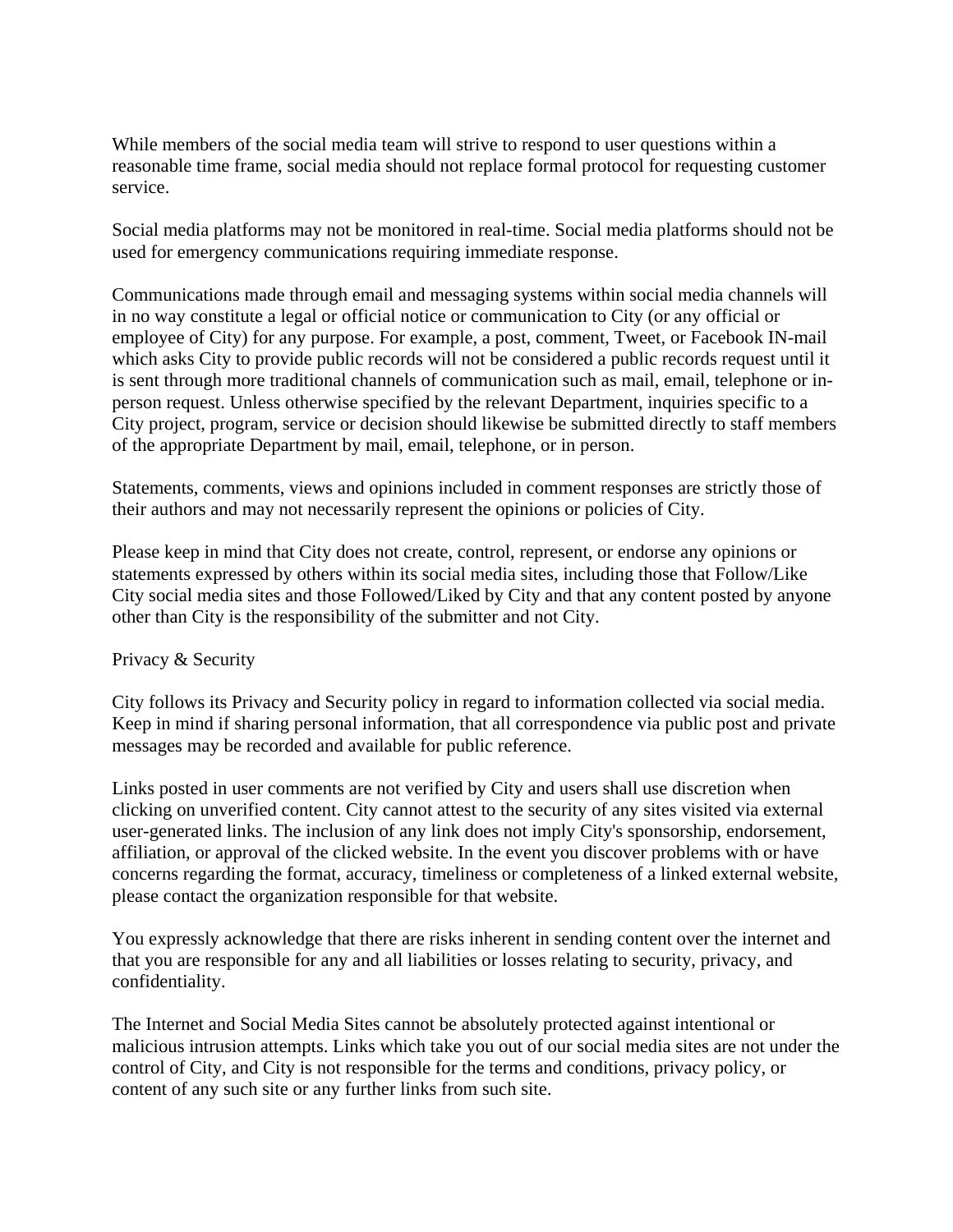With respect to content collected through our sites, City follows the applicable privacy policies of the third-party hosts of our sites, to the extent permitted by law.

## Disclaimer

The materials on City's social media sites are provided "as is." City makes no warranties, express or implied, and hereby disclaims and negates all other warranties, including without limitation, implied warranties or conditions of merchantability, fitness for a particular purpose, or non-infringement of intellectual property or other violation of rights. Further, City does not warrant or make any representations concerning the accuracy, likely results, or reliability of the use of the materials on its social media sites or otherwise relating to such materials or on any sites linked to these sites. City is not responsible for any content posted by users, including posts made by employees or agents who are not authorized administrators of our official City social media sites.

## Limitation on Liability

By accessing this website, you agree that in no event shall City be liable to you or to any other party for any direct, indirect, incidental, special, consequential or exemplary damages, including but not limited to, damages for loss of profits, goodwill, use, data, or other intangible losses, arising out of the use of City's website, regardless of whether we were advised of the possibility of such damage.

### Disputes and Jurisdiction

The validity and effect of these Terms of Use shall be governed by the laws of the State of South Carolina, without giving effect to principles of conflicts of laws thereof. All legal proceedings arising or relating to City's website or these Terms of Service shall be conducted in the courts situated in Charleston County, South Carolina, which each party agrees shall have exclusive venue and jurisdiction.

You agree that regardless of any statute or law to the contrary, any claim or cause of action you might have arising out of or related to use of our services or these Terms of Use must be filed within the applicable statute of limitations or, if earlier, one (1) year after the pertinent facts underlying such claim or cause of action could have been discovered with reasonable diligence.

### Site Modification or Termination

City may modify the features, content and functionality of its sites, or terminate entirely any of its sites, at any time without prior notice or liability to you. Modification or termination of these terms will not affect, or result in the termination or modification, of any other existing agreements you may have with City.

## Site "Terms of Use" Modifications